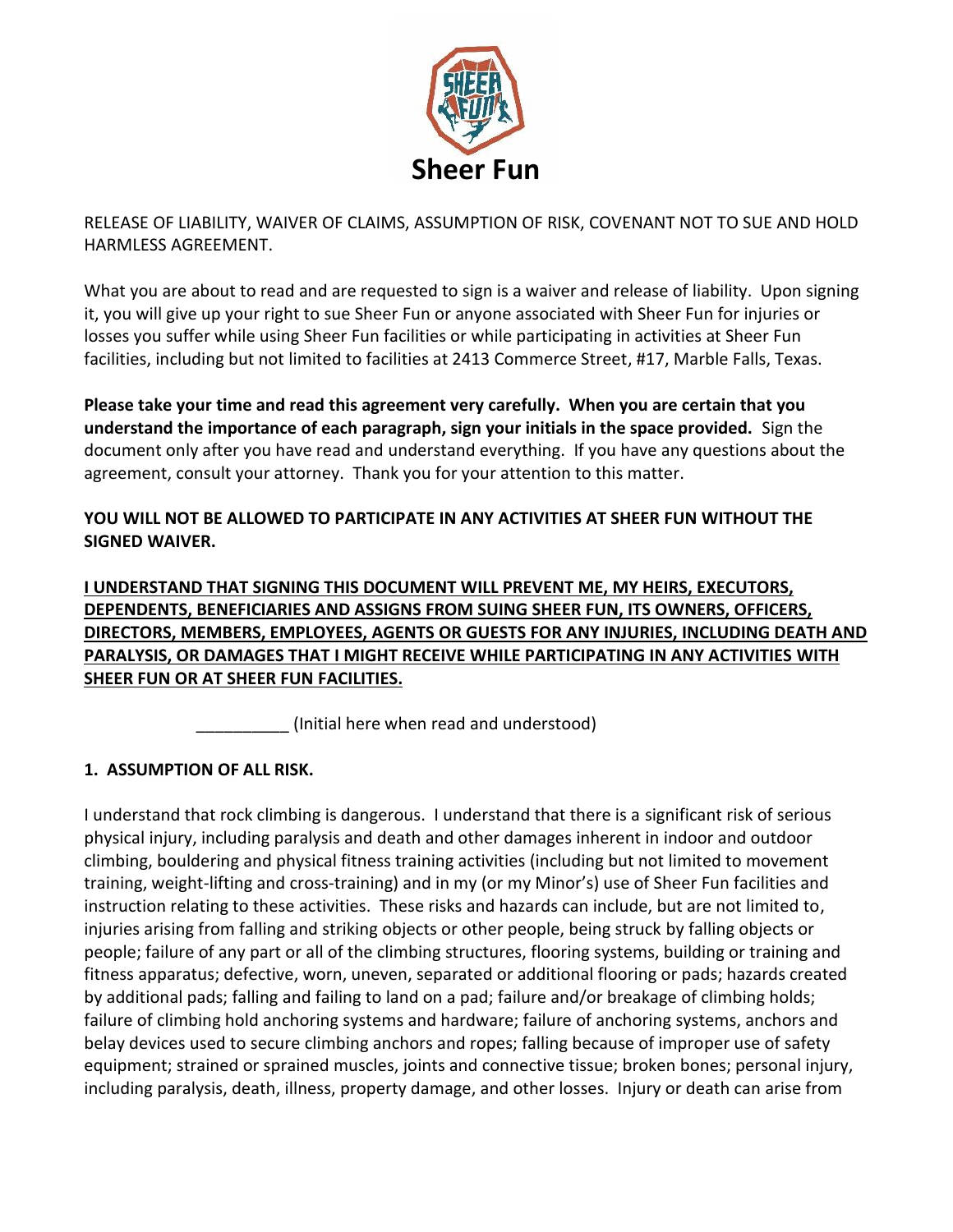errors in judgment, from lack of training or information, from the negligence of me (or the Minor), Sheer Fun and its employees or agents or other parties, as well as the risks normally associated with athletic endeavors. I understand that such serious risks of harm and death cannot be eliminated without jeopardizing the essential qualities of the activity. I understand that my (or the Minor's) use of Sheer Fun facilities and any instruction or knowledge I (or the Minor) obtain(s) at those facilities IS NOT sufficient to prepare me (or the Minor) for the dangers and risks of indoor and outdoor climbing. I CERTIFY THAT I (OR THE MINOR) UNDERSTAND(S) CLIMBING, BOULDERING, AND PHYSICAL FITNESS TRAINING ACTIVITIES EXPOSE ME (OR THE MINOR) TO A HIGH RISK OF INJURY OR ACCIDENT. I KNOWINGLY AND VOLUNTARILY ASSUME AND ACCEPT ALL RISKS, WHETHER KNOWN OR UNKNOWN, OF INJURY, ILLNESS, DEATH OR DAMAGE OF WHATEVER KIND ARISING OUT OF MY (OR MINOR'S) PARTICIPATION IN INDOOR OR OUTDOOR ROCK-CLIMBING ACTIVITIES AND THE USE OF SHEER FUN FACILITIES OR EQUIPMENT.

(Initial here when read and understood)

# **2. ACKNOWLEDGEMENT AND ASSUMPTION OF RISK OF INFECTIOUS DISEASE.**

I understand and have familiarized myself with the dangers of COVID-19 and understand that participating in activities at this facility may subject me to exposure to and infection by COVID-19 or other infectious disease. I have read and agree to comply with all rules and recommendation of Sheer Fun facilities and applicable local, state and federal health authorities with respect to COVID-19 or other infectious disease. I acknowledge and understand that such rules may be inadequate to protect me from the risk of transmission of disease by or to others. I understand that state, federal and local guidelines rapidly change, and the rules and recommendations of Sheer Fun facilities therefore may not reflect the most recent health guidance. Notwithstanding the risks associated with COVID-19 or other infectious disease, including without limitation the risk of illness or death, which I readily acknowledge, I hereby willing choose to participate in activities at this facility, AND I ACKNOWLEDGE AND FULLY ASSUME THE RISK OF ILLNESS OR DEATH TO MYSELF OR OTHER RELATED TO COVID-19 OR OTHER INFECTIOUS DISEASE ARISING FROM MY PRESENCE AT SHEER FUN AND/OR PARTICIPATION IN ACTIVITIES AT SHEER FUN.

(Initial here when read and understood)

# **3. WAIVER OF LIABILITY AND INDEMNIFICATION.**

In consideration of, and as partial payment for, the rights to use Sheer Fun's facilities, I RELEASE SHEER FUN AND ITS REPRESENTATIVES, OFFICERS, DIRECTORS, EMPLOYEES, INSTRUCTORS, MEMBERS, AGENTS, CONTRACTORS, GUESTS, AND ALL OTHERS ASSOCIATED OR AFFILIATED WITH SHEER FUN (COLLECTIVELY THE "RELEASED PARTIES") FROM ALL CLAIMS AND LIABILITIES OF ANY KIND WHATSOEVER INCLUDING, WITHOUT LIMITATION, CLAIMS OF NEGLIGENCE ON THE PART OF THE RELEASED PARTIES THAT MAY ARISE FROM MY (OR THE MINOR'S) PARTICIPATION IN ROCK-CLIMBING ACTIVITIES OR USE OF SHEER FUN FACILITIES OR EQUIPMENT. I EXPRESSLY AGREE NOT TO SUE THE RELEASED PARTIES AND HEREBY WAIVE ALL CLAIMS AND LIABILITIES AGAINST THE RELEASED PARTIES INCLUDING, WITHOUT LIMITATION, CLAIMS FOR NEGLIGENCE ON THE PART OF THE RELEASED PARTIES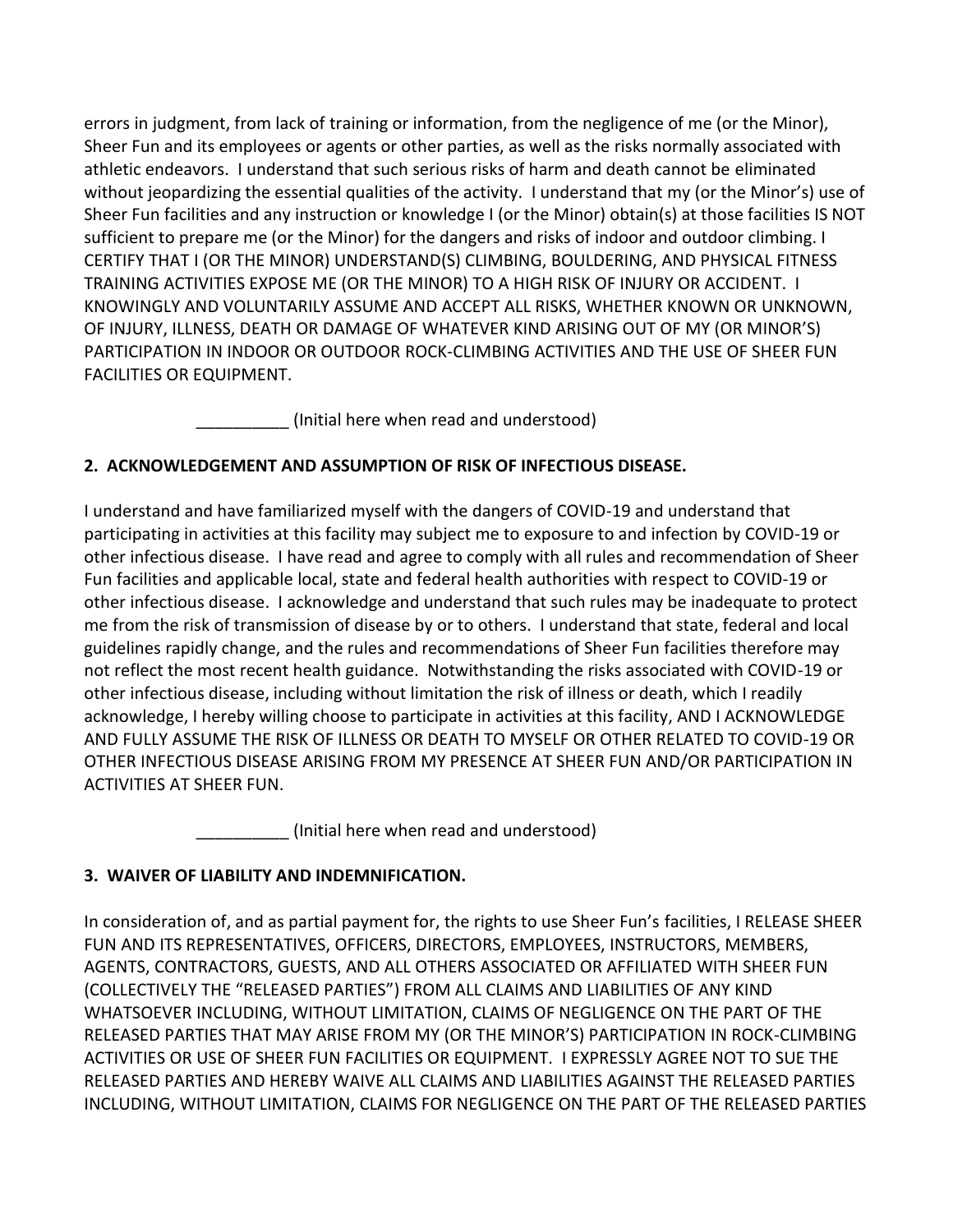ARISING FROM MY (OR THE MINOR'S) PARTICIPATION IN ROCK CLIMBING ACTIVITIES OR USE OF SHEER FUN FACILITIES OR EQUIPMENT, FURTHERMORE, I EXPRESSLY AGREE TO HOLD HARMLESS, DEFEND, AND INDEMNIFY THE RELEASED PARTIES FROM ALL CLAIMS AND LIABILITIES INCLUDING, WITHOUT LIMITATION, CLAIMS FOR NEGLIGENCE ON THE PART OF THE RELEASED PARTIES ARISING FROM MY (OR THE MINOR'S) PARTICIPATION IN ROCK CLIMBING ACTIVITIES OR USE OF SHEER FUN FACILITIES OR EQUIPMENT. I EXPRESSLY ACKNOWLEDGE THAT IN SIGNING THIS AGREEMENT, I AGREE TO DEFEND AND INDEMNIFY THE RELEASED PARTIES FROM ALL CLAIMS AND LIABILITIES ARISING FROM ALL ACTS OR OMISSIONS, INCLUDING THOSE OF THE RELEASED PARTIES' OWN NEGLIGENCE, THAT THE MINOR, IF APPLICABLE, EVER HAD OR MAY HAVE ARISING FROM THE MINOR'S PARTICIPATION IN ROCK CLIMBING ACTIVITIES OR USE OF SHEER FUN FACILITIES OR EQUIPMENT.

(Initial here when read and understood)

# **4. I AGREE TO ABIDE BY ALL SHEER FUN RULES.**

I certify that by signing this Agreement, I have read and abide by all Sheer Fun rules contained in written or video form as well as verbal directions that may be given by Sheer Fun staff or employees. I MAY NOT USE SHEER FUN FACILITIES IF I AM UNDER THE INFLUENCE OF ALCOHOL OR OTHER DRUGS.

\_\_\_\_\_\_\_\_\_\_ (Initial here when read and understood)

# **5. I AM PHYSICALLY QUALIFIED TO PARTICIPATE.**

I certify that (and the Minor, if applicable) have no physical limitations or medical conditions that would impair my (or their) ability to fully and safely use Sheer Fun facilities. I agree to inform Sheer Fun of any conditions that my have any effect on my (or their) ability to fully and safely use Sheer Fun facilities, so that a determination can be made as to the proper course of action.

\_\_\_\_\_\_\_\_\_\_ (Initial here when read and understood)

# **6. BINDING AGREEMENT**.

The parties to this Agreement intend the Agreement to be binding, to the fullest extent of the law, on all parties signing below, a Minor visitor, if applicable, and all their respective successors, heirs, executors, administrators, and family.

\_\_\_\_\_\_\_\_\_\_ (Initial here when read and understood)

# **7. OTHER PROVISIONS.**

• This Agreement constitutes the complete and sole agreement between me and Sheer Fun. Evidence of any other agreements, whether oral or in writing, are void and inadmissible and unenforceable in a court of law, arbitration or other dispute resolution proceeding. INDIVIDUAL SHEER FUN OFFICERS, DIRECTORS, EMPLOYEES, INSTRUCTORS, MEMBERS, AND AGENTS HAVE NO